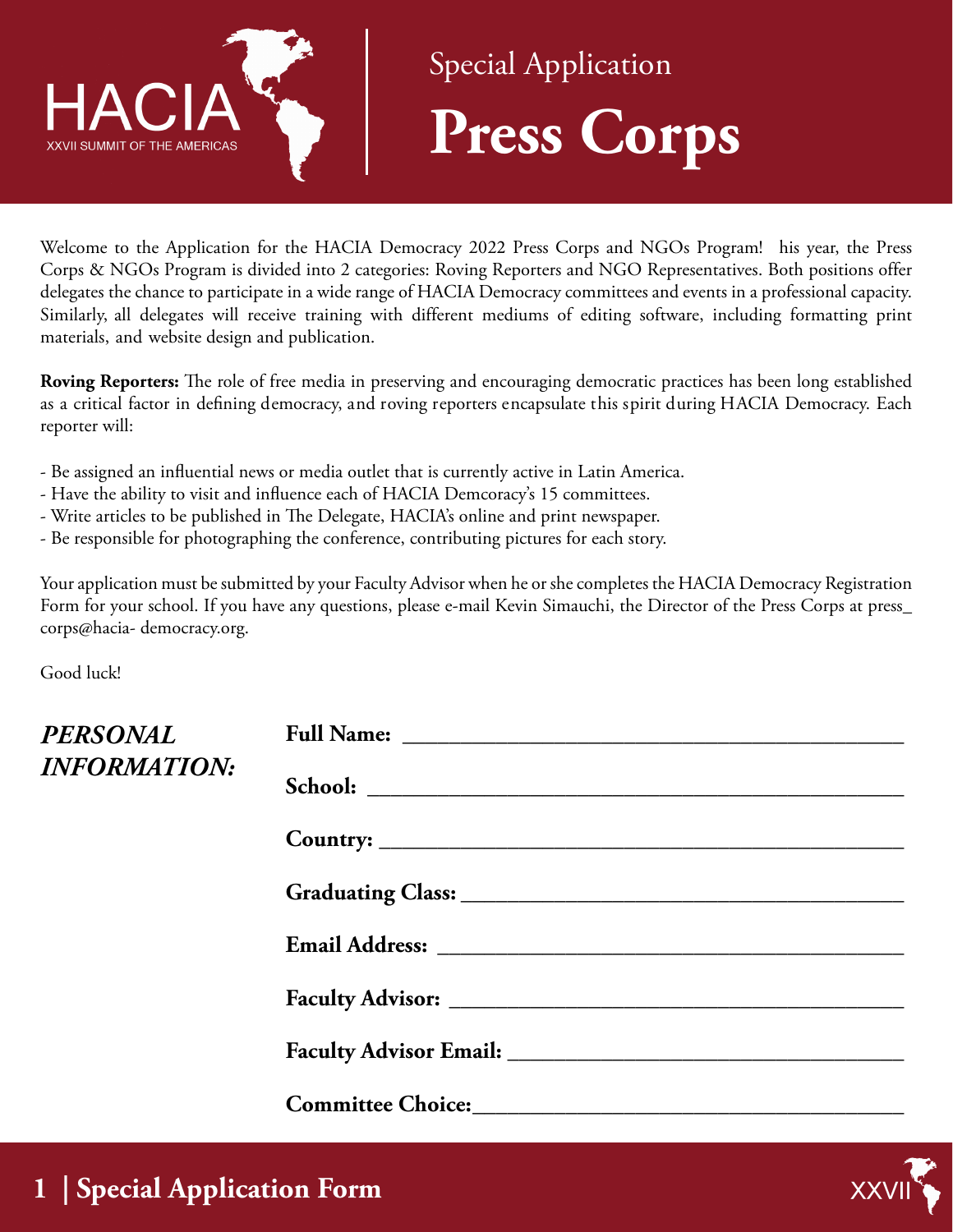## *ADDITIONAL INFORMATION:*

Please answer the following questions, limiting your responses to the spaces given.

## **1. What experience do you have with journalism or photography?**

**2. Why would you like to be a Press Corps Reporter?**



**2 | Special Application Form**